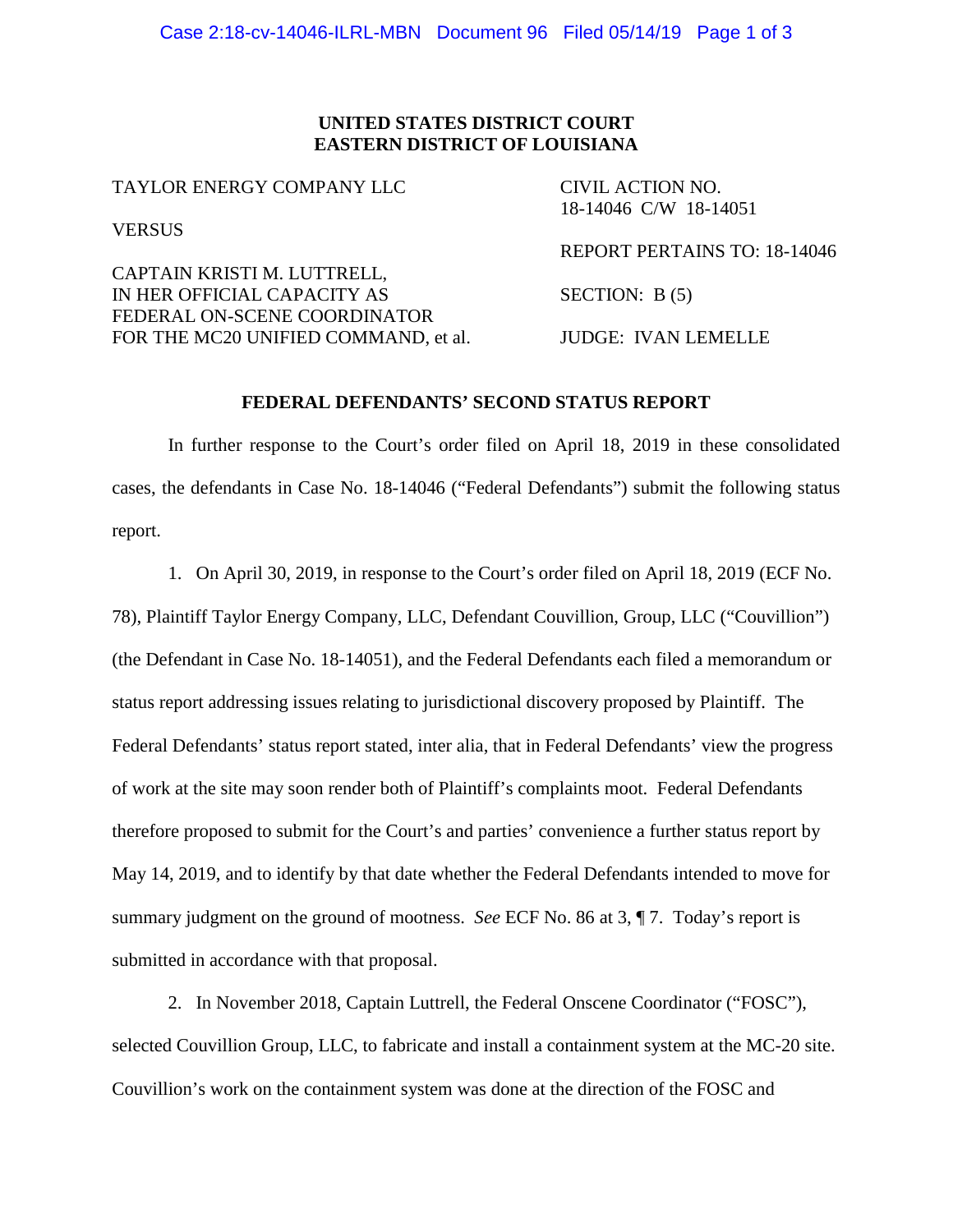## Case 2:18-cv-14046-ILRL-MBN Document 96 Filed 05/14/19 Page 2 of 3

overseen by Coast Guard personnel acting as representatives of the FOSC. The containment system is now fully installed and operating as planned. The collection tanks of the system have been pumped three times and the recovered oil transported to shore. More than 30,000 gallons of oil have been recovered. Based on the amount of oil captured to date, the Coast Guard is preparing a standard operating procedure for containment operations and maintenance.

3. In light of the developments summarized above, Federal Defendants intend to move for summary judgment on the ground of mootness and anticipate filing such a motion by Friday, May 24, 2019.

In New Orleans, Louisiana, this 14th day of May, 2019.

Respectfully submitted,

 $/s/$  Brian H. Lynk BRIAN H. LYNK (DC Bar. No. 459525) Trial Attorney Environmental Defense Section United States Department of Justice P.O. Box 7611 Washington, DC 20044 Street address: 601 D Street, NW, Suite 8000, Washington, DC 20004 Telephone: (202) 514-6187 [brian.lynk@usdoj.gov](mailto:brian.lynk@usdoj.gov)

*Of Counsel:* BRIAN JUDGE  *Chief, Office of Claims and Litigation* United States Coast Guard Washington, DC